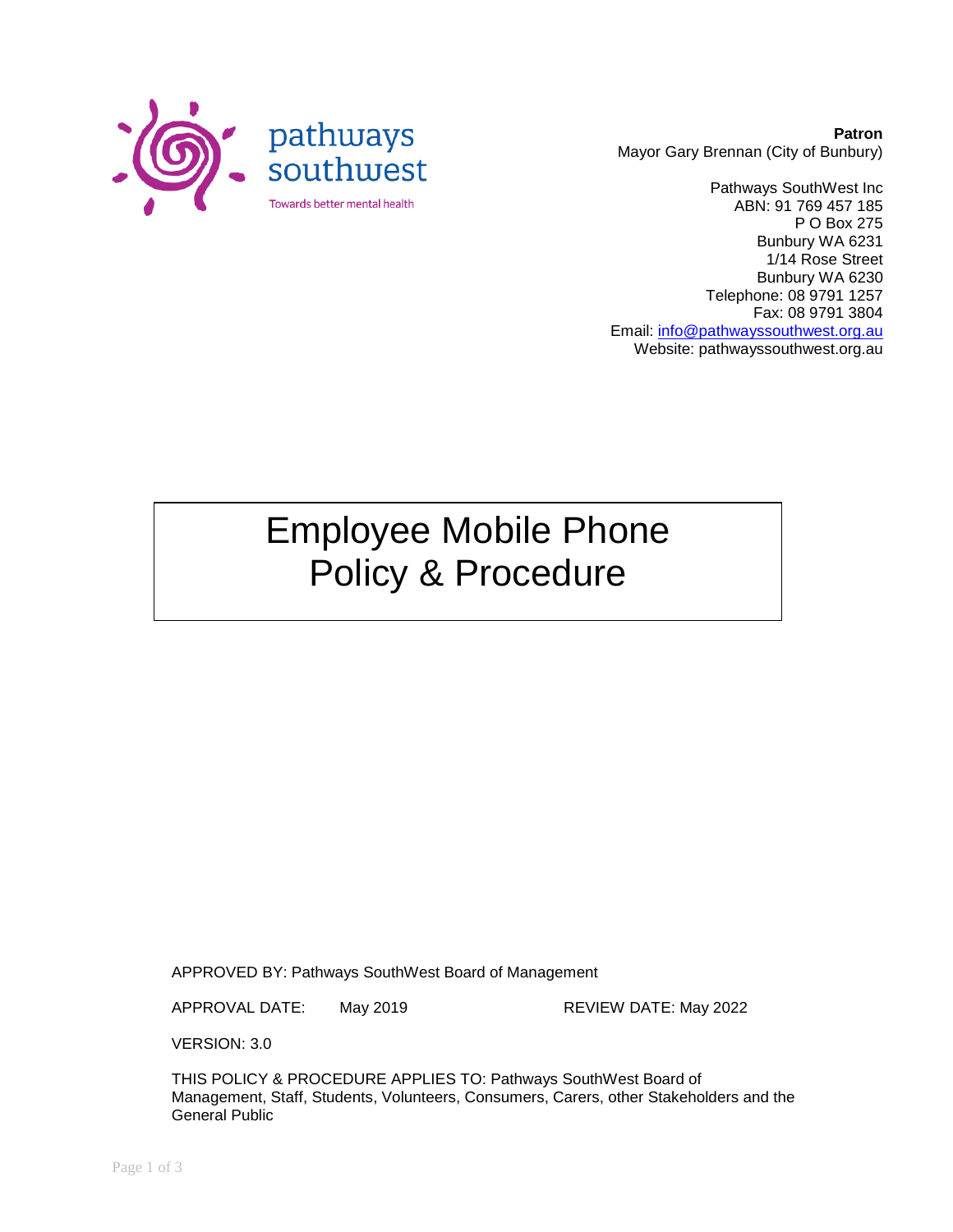# **Employee Mobile Phone**

# **Policy & Procedure**

## **Policy**

This policy covers mobile phones that are owned by Pathways SouthWest and provided to employees in the course of their employment. It also provides employees with a choice of the use of a personal mobile phone in lieu of organisational mobile phones. As a result they may be eligible for compensation in the form of a fortnightly mobile phone allowance to cover the cost of all work related calls. All staff are expected to be available by mobile phone during work hours.

# **Procedure**

## **1. On call and organisational assigned mobile phones:**

Organisation owned mobile phones assigned to specific workers and programs such as Recovery Workers and housing maintenance may be used by multiple employees on an asneeded basis. The phones will be connected to an organisation's mobile phone plan (including unlimited talk and text and mobile data). This phone should be carried by the assigned worker at all times during rostered working hours. The phone is to be used for work related calls, texts and email. It can be used for occasional or incidental personal calls. Extensive personal use of such phones shall subject the employee to disciplinary action and require appropriate reimbursement to Pathways.

The employee will sign for receipt of the phone. If the phone is lost or damaged this must be reported immediately to their Manager. The employee may be liable for a replacement phone.

At the end of their employment, the phone and SIM card must be returned to Pathways SouthWest and the phone and number will be allocated to another position / worker.

#### 2. **Mobile phone allowance:**

- **a. Eligibility:** Employees eligible for a mobile phone allowance generally include employees whose job duties regularly require emergency call back, irregular work hours or other job related factors that require business contact. The Chief Executive Officer shall approve which employees qualify for a mobile phone allowance.
- **b. Allowance Amount:** The standard fortnightly mobile phone allowance shall be determined by the CEO. No further reimbursement for mobile phone costs is available to employees who receive this allowance.
- **c. Allowance Payment:** The approved mobile phone allowance will be paid fortnightly as part of the employee's salary payment and will be subject to all applicable payroll taxes. This allowance does not constitute an increase to base pay, and will not be included in the calculation of percentage increases to base pay due to salary increases, promotions, etc.

## **3. Employee Responsibilities:**

a. The employee must retain an active mobile phone contract as long as a mobile phone allowance is in place. The employee must provide the organisation with their current mobile phone number and immediately notify their line manager if the number changes. Employees receiving a mobile phone allowance are expected to carry the mobile phone on their person whilst on duty.